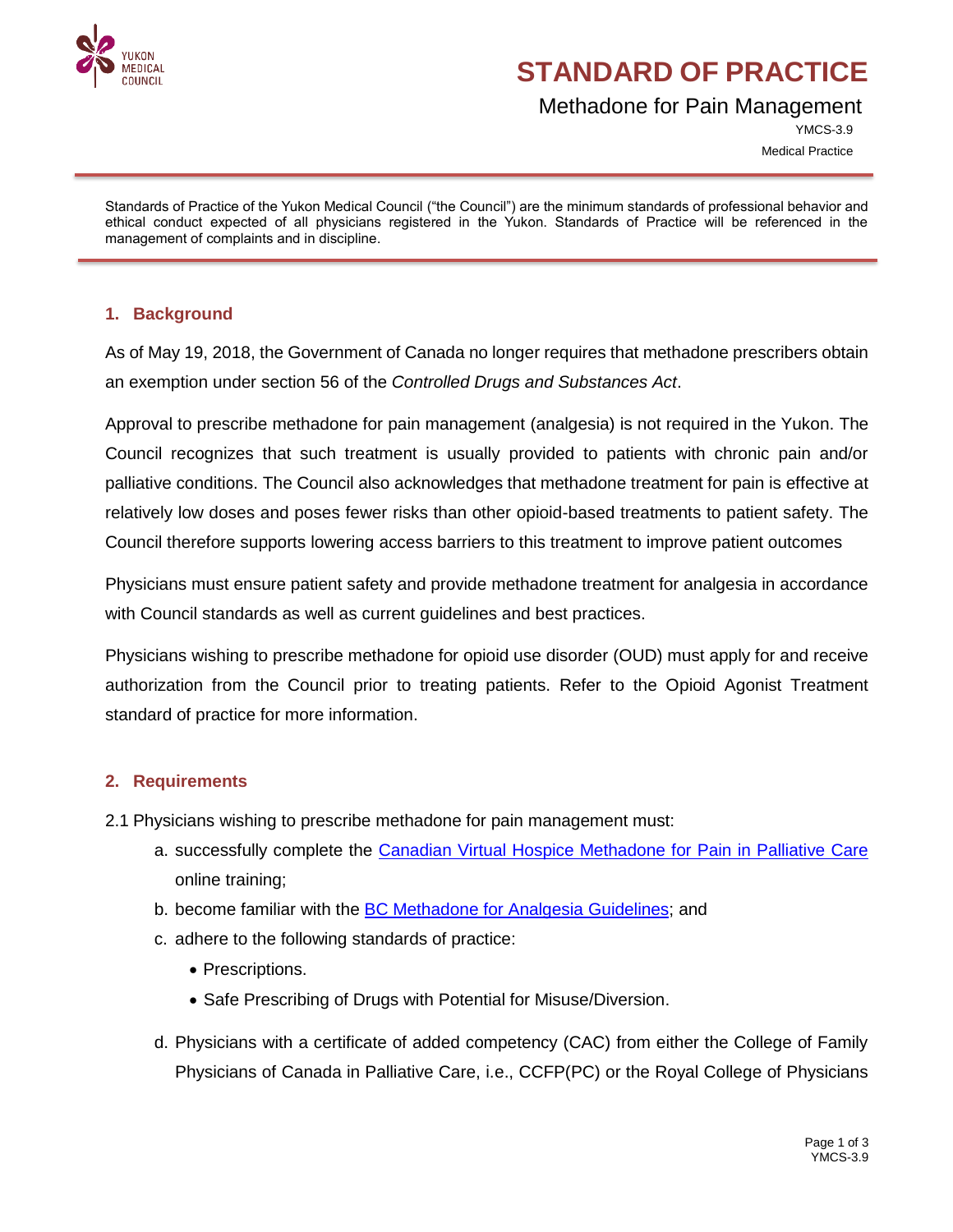

# **STANDARD OF PRACTICE**

### Methadone for Pain Management

YMCS-3.9 Medical Practice

Standards of Practice of the Yukon Medical Council ("the Council") are the minimum standards of professional behavior and ethical conduct expected of all physicians registered in the Yukon. Standards of Practice will be referenced in the management of complaints and in discipline.

of Canada as a subspecialty in Palliative Care, i.e., FRCP(C), are considered exempt from a) and b) above.

- 2.2 Physicians must assess and document the suitability of methadone treatment for pain management by:
	- completing and documenting a comprehensive evaluation of the patient;
	- developing a treatment plan that takes into account the risks and benefits of the treatment and any risks identified during the patient's assessment;
	- reviewing the patient's medication history, including use of over-the-counter drugs;
	- documenting the process and input from other healthcare professionals if methadone treatment is contemplated in conjunction with other long-acting opioid agonists or benzodiazepine receptor agonists; and
	- discussing with the patient the benefits, risks, side effects and efficacy of the treatment.
- 2.3 Physicians must reassess the patient's condition and suitability of methadone treatment frequently (at least every 3 months).
- 2.4 Physicians must document the clinical indication as "for pain relief" or "for analgesia" in patient records.
- 2.5 Physicians must ensure continuity of care when patients transition between environments and/or the community in accordance with the Continuity of Access to Care standard of practice.

#### **3. Relevant Standards of Practice, Policies and Guidelines**

YMCS-1.8 Prescriptions YMCS-3.7 Opioid Agonist Treatment (OAT) YMCS-3.8 Safe Prescribing of Drugs with the Potential of Misuse/Diversion

#### **4. Standard of Practice History**